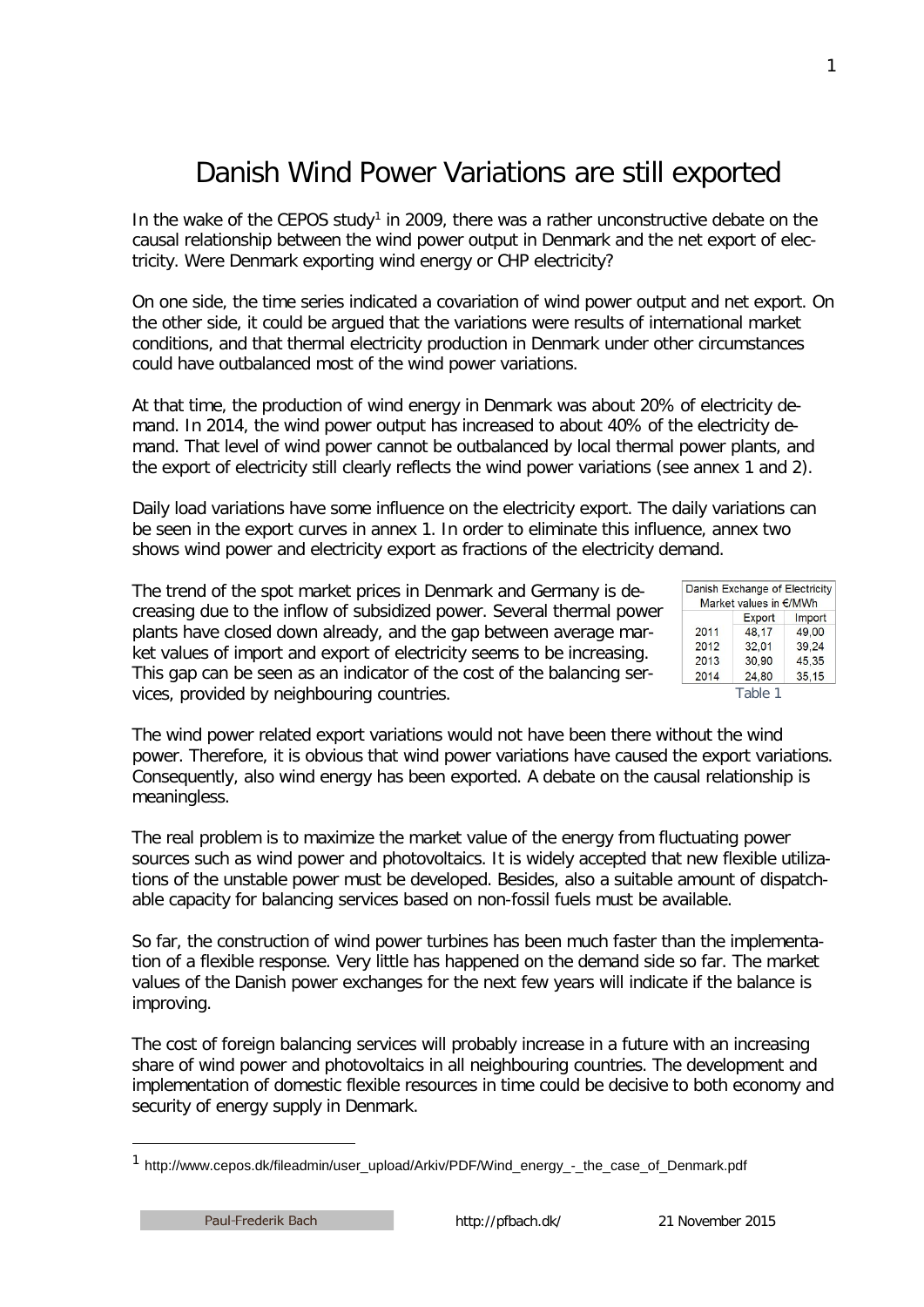

## Annex 1: Wind Power Variations and Electricity Export in 2014